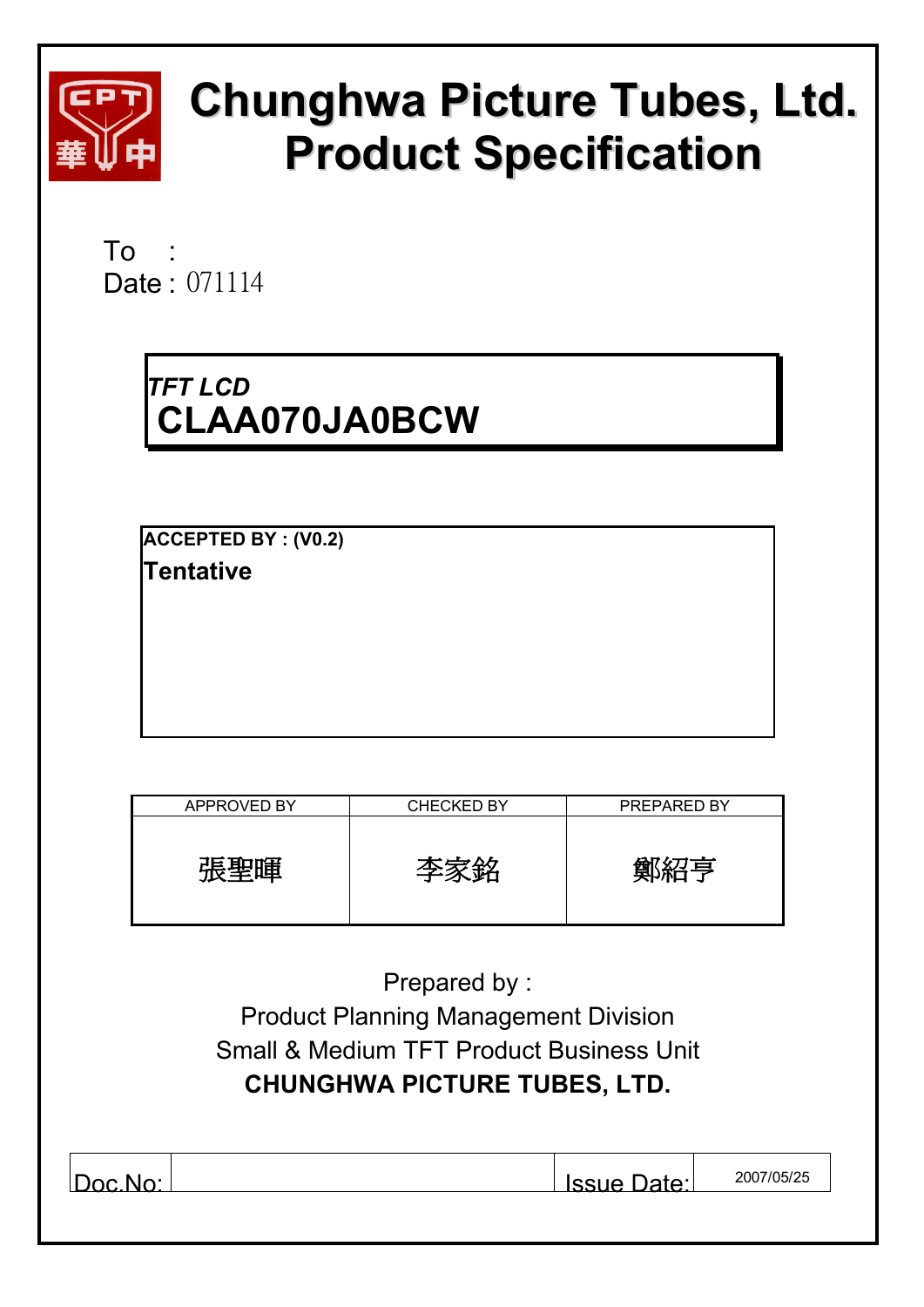# **REVISION STATUS**

| Revision         | Description                          | Page           | Rev. Date  |
|------------------|--------------------------------------|----------------|------------|
| Notice           |                                      |                |            |
| 0.0              | First revision (Tentative)           | $-$            | 2007/04/11 |
| $\overline{0.1}$ | Backlight system<br>Backlight system | P <sub>8</sub> | 2007/05/03 |
| 0.2              |                                      | P8             | 2007/05/25 |
|                  |                                      |                |            |
|                  |                                      |                |            |
|                  |                                      |                |            |
|                  |                                      |                |            |
|                  |                                      |                |            |
|                  |                                      |                |            |
|                  |                                      |                |            |
|                  |                                      |                |            |
|                  |                                      |                |            |
|                  |                                      |                |            |
|                  |                                      |                |            |
|                  |                                      |                |            |
|                  |                                      |                |            |
|                  |                                      |                |            |
|                  |                                      |                |            |
|                  |                                      |                |            |
|                  |                                      |                |            |
|                  |                                      |                |            |
|                  |                                      |                |            |
|                  |                                      |                |            |
|                  |                                      |                |            |
|                  |                                      |                |            |
|                  |                                      |                |            |
|                  |                                      |                |            |
|                  |                                      |                |            |
|                  |                                      |                |            |
|                  |                                      |                |            |
|                  |                                      |                |            |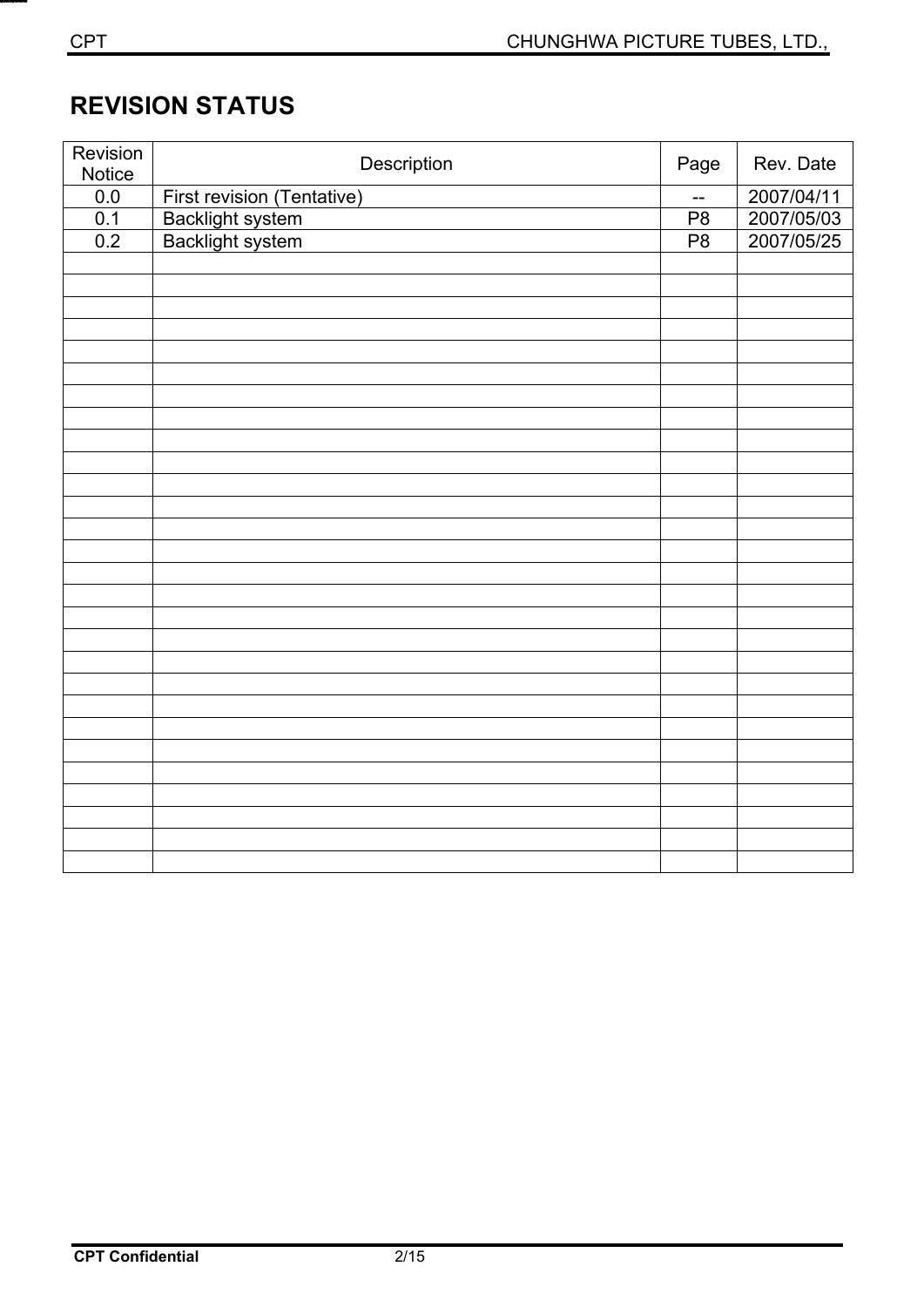# **Contents**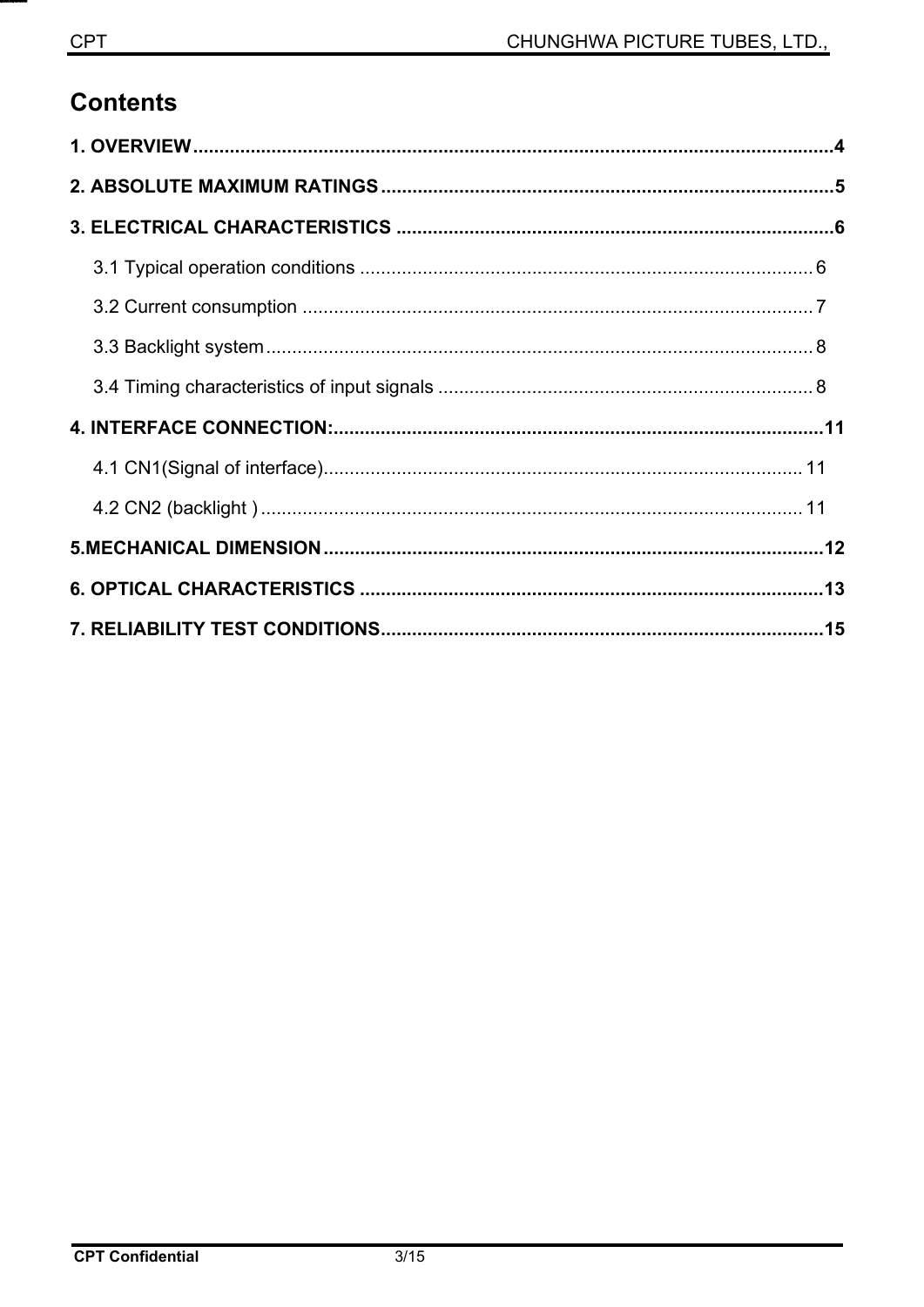## **1. OVERVIEW**

**CLAA070JA0BCW** is 17.67cm( 7") color TFT-LCD (Thin Film Transistor Liquid Crystal Display) module composed of LCD panel, driver ICs, frame and LED backlight.

The 17.67cm( 7") screen produces 480(\*3)X234 WQVGA resolution image. By applying R.G.B. input signal, full color images are displayed.The driver IC for LED backlight is not included in this module.

| <b>ITEM</b>                    | <b>ECIFICATION</b>                       |  |  |  |  |
|--------------------------------|------------------------------------------|--|--|--|--|
| Display Area (mm)              | 154.08 (H) $\times$ 86.58 (V)            |  |  |  |  |
| Number of Pixels               | $480(H) \times 3(RGB) \times 234(V)$     |  |  |  |  |
| Pixel Pitch (mm)               | $0.321(H) \times 0.37(V)$                |  |  |  |  |
| <b>Color Pixel Arrangement</b> | <b>RGB</b> vertical stripe               |  |  |  |  |
| Display Mode                   | Normally white, TN                       |  |  |  |  |
| Number of color                | Full color                               |  |  |  |  |
| <b>Viewing Direction</b>       | 6 o'clock                                |  |  |  |  |
| Brightness(cd/ $m2$ )          | 400 (Typ.)                               |  |  |  |  |
| Power Consumption(W)           | $1.52$ (Typ.)                            |  |  |  |  |
| Outline Dimension(mm)          | $164.9(W) \times 100.0(H) \times 5.7(D)$ |  |  |  |  |
| module weight(g)               | 140 (Typ.)                               |  |  |  |  |
| <b>BL</b> unit                 | LED (* 18 pcs)                           |  |  |  |  |
| <b>Surface Treatment</b>       | Anti-Glare                               |  |  |  |  |

General specifications are summarized in the following table: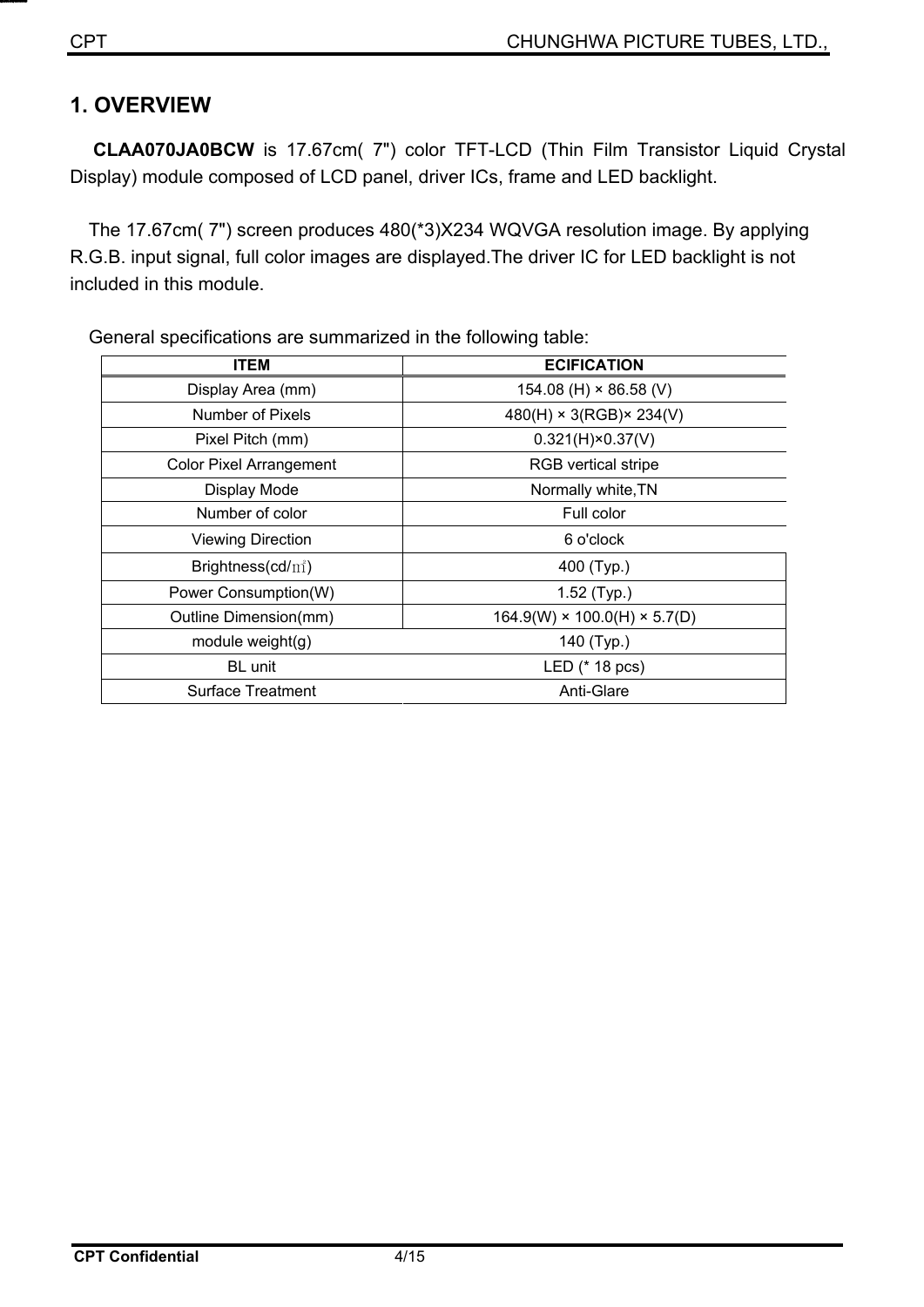## **2. ABSOLUTE MAXIMUM RATINGS**

| <b>ITEM</b>                            | <b>SYMBOL</b> | conditions | MIN.                     | MAX.       | <b>UNIT</b> | <b>Note</b>       |
|----------------------------------------|---------------|------------|--------------------------|------------|-------------|-------------------|
|                                        | <b>VCC</b>    | $GND=0$    | $-0.3$                   | 6          | V           |                   |
| <b>Power Supply</b><br>Voltage for LCD | <b>AVDD</b>   | $AVSS=0$   | $-0.3$                   | 7          | v           |                   |
|                                        | <b>VGH</b>    | $GND=0$    | $-0.3$                   | 40         | V           |                   |
|                                        | VGL           |            | $-20$                    | 0.3        | $\vee$      |                   |
| Signal input voltage                   | Vi            |            | $-0.2$                   | $AVDD+0.2$ | v           | Note <sub>2</sub> |
|                                        | VI            |            | $-0.3$                   | $VCC+0.3$  | v           | Note <sub>3</sub> |
| Operating temperature                  | Topa          |            | $-30$                    | 85         | $^{\circ}C$ |                   |
| Storage temperature                    | Tstg          |            | $-40$                    | 95         | $^{\circ}C$ |                   |
| Forward Voltage (per LED)              | Vf            |            |                          | 3.75       | v           |                   |
| Reverse Voltage (per LED)              | <b>VR</b>     |            | $\overline{\phantom{0}}$ | 5          | v           |                   |
| Pulse forward current<br>(per LED)     | Ifp           |            |                          | 100        | mA          | Note4             |

Note1: If the module exceeds the absolute maximum ratings, it may be damaged permanently. Also, if the module operated with the absolute maximum ratings for a long time, its reliability may drop.

Note2: Analog input voltage VR, VG, VB

Note3: Logical signal STHL, STHR, OEH, L/R, CPH1~CPH3, STVR, STVL, OEV, CKV, U/D.

**Note4 : Ifp Conditions : Duty 1/10@1KHz**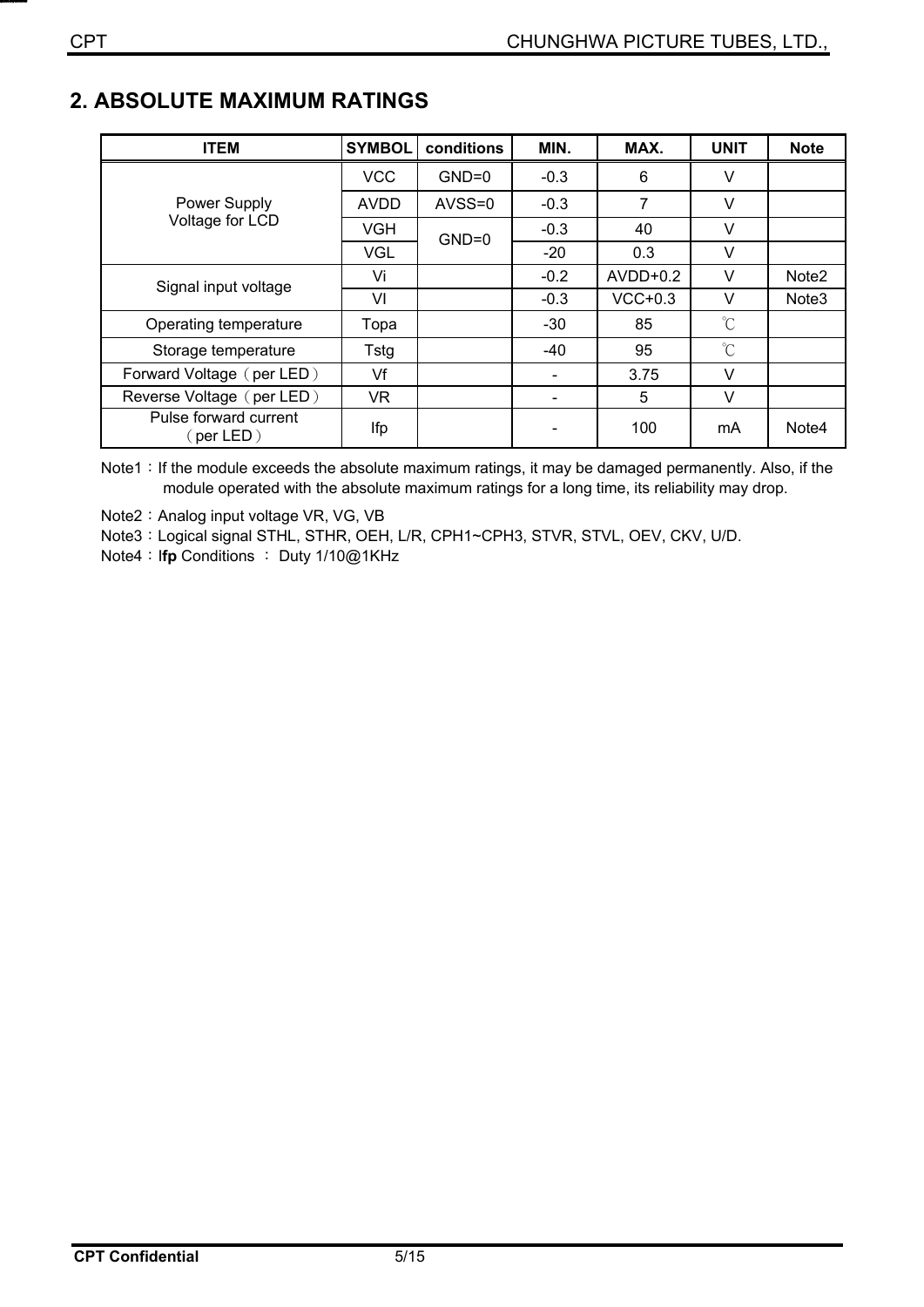## **3. ELECTRICAL CHARACTERISTICS**

|                                  |                  |                |                     |              | $GND = Avss = 0V$ | $(Ta=25^{\circ}$ |
|----------------------------------|------------------|----------------|---------------------|--------------|-------------------|------------------|
| <b>ITEM</b>                      | <b>SYMBOL</b>    | MIN.           | TYP.                | MAX.         | <b>UNIT</b>       | <b>Note</b>      |
|                                  | $V_{\rm CC}$     | 4.5            | 5                   | 5.5          | V                 |                  |
| Power Supply                     | AV <sub>DD</sub> | 4.5            | 5                   | 5.5          | V                 |                  |
| Voltage                          | $V_{GH}$         | 17             | 18                  | 19           | V                 |                  |
|                                  | $V_{GL}$         | $-7$           | $-6$                | $-5$         | V                 |                  |
| Signal Amplitude<br>(VR, VG, VB) | $V_{iA}$         | 0.4            |                     | $AVDD - 0.4$ | V                 | Note1            |
|                                  | $V_{iAC}$        |                | 4                   |              | V                 | Note1            |
|                                  | $V_{\text{IDC}}$ |                | AV <sub>DD</sub> /2 |              | V                 | Note1            |
|                                  | $V_{CAC}$        | $\overline{4}$ | 4.88                | 6            | $V_{P-P}$         | Note1,2          |
| <b>VCOM</b>                      | $V_{CDC}$        | 1.85           | 1.95                | 2.05         | V                 | Note1,3          |
| Input Signal                     | $V_{IH}$         | $0.7V_{CC}$    |                     | <b>VCC</b>   | V                 |                  |
| Voltage                          | $V_{IL}$         | 0              |                     | $0.3V_{CC}$  | V                 | Note4            |

3.1 Typical operation conditions

Note1: Please refer to Fig.1

Note2: Brightness level is adjusted by varying this amplitude  $V_{CAC}$ 

Note3: Please adjust  $V_{CDC}$  to make the flicker level be minimum.

Note4: Logical signal STHL,STHR,OEH,L/R,CPH1~CPH3,STVR,STVL,OEV,CKV,U/D.

Note5: Power sequence refer to Fig.2



Fig.1 VCOM-RGB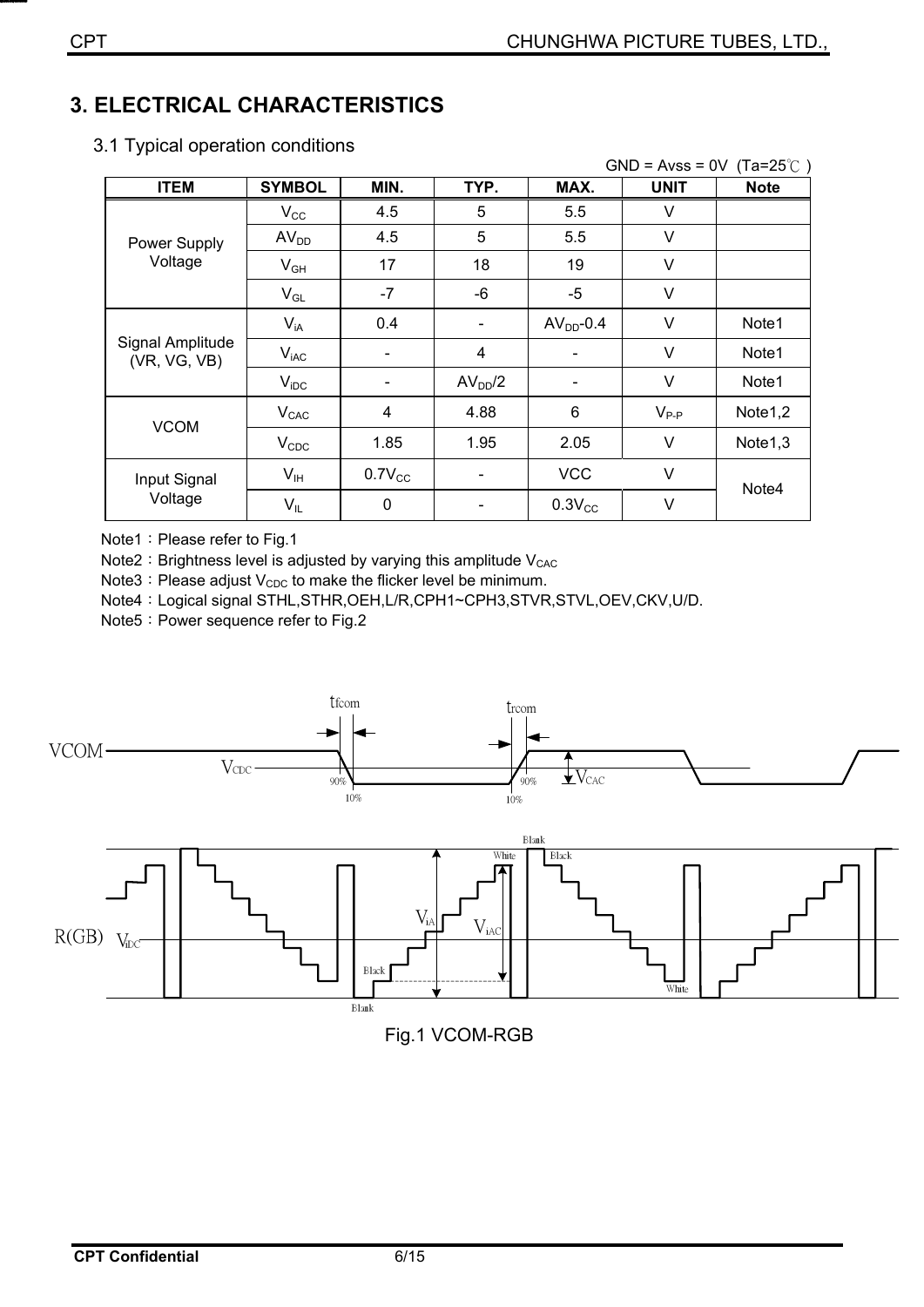

 $T1 \leq 15$ ms (From  $10\%$ <sup>\*</sup>VCC to  $90\%$ <sup>\*</sup>VCC</sub>, when VCC is Low to High) ;

 $T2 \leq 10$ ms (From 90%\*VCC to  $10\%$ \*VGH, when VCC is Low to High);

 $T3 \leq 10$ ms (From 90%\*VGH to Video Signal  $\cdot$  when VGH is Low to High) ;

 $T4 \leq 10$ ms (From Video signal to 90%\*VGH, when VGH is High to Low) ;

 $T5 \leq 20$ ms (From  $90\%^*VCC$  to  $10\%^*VCC$ , when VCC is High to Low) ;

 $T6 \leq 10$ ms (From  $10\%$ <sup>\*</sup>VGH to  $90\%$ <sup>\*</sup>VCC</sub>, when VCC is Low to High) ;

#### Fig.2 Power Sequence

# 3.2 Current consumption (GND = Avss = 0V )

| <b>ITEM</b>   | <b>SYMBOL</b>   | conditions           | MIN.                         | TYP. | MAX. | UNIT | <b>Note</b> |
|---------------|-----------------|----------------------|------------------------------|------|------|------|-------------|
| Drive Current | $I_{GH}$        | $V_{GH} = 18V$       | $\qquad \qquad \blacksquare$ | 60   | 65   | μA   | Note1       |
|               | IGL             | $V_{GL} = -6V$       | $\overline{\phantom{0}}$     | 62   | 67   | μA   | Note1       |
|               | <b>I</b> cc     | $V_{\text{CC}}$ = 5V | $\qquad \qquad \blacksquare$ | 11   | 22   | μA   | Note1       |
|               | I <sub>DD</sub> | $AV_{DD} = 5V$       | $\overline{\phantom{0}}$     | 8.3  | 21.6 | mA   | Note1       |

Note1: Typ. specification: Gray-level test Pattern Max. specification: Black test Pattern





ʳʳʳʳʳʳʳʳʳʳʳʳʳʳʳʳʳʳʳʳʳʳʳ(a)Gray-level Pattern (b)Black Pattern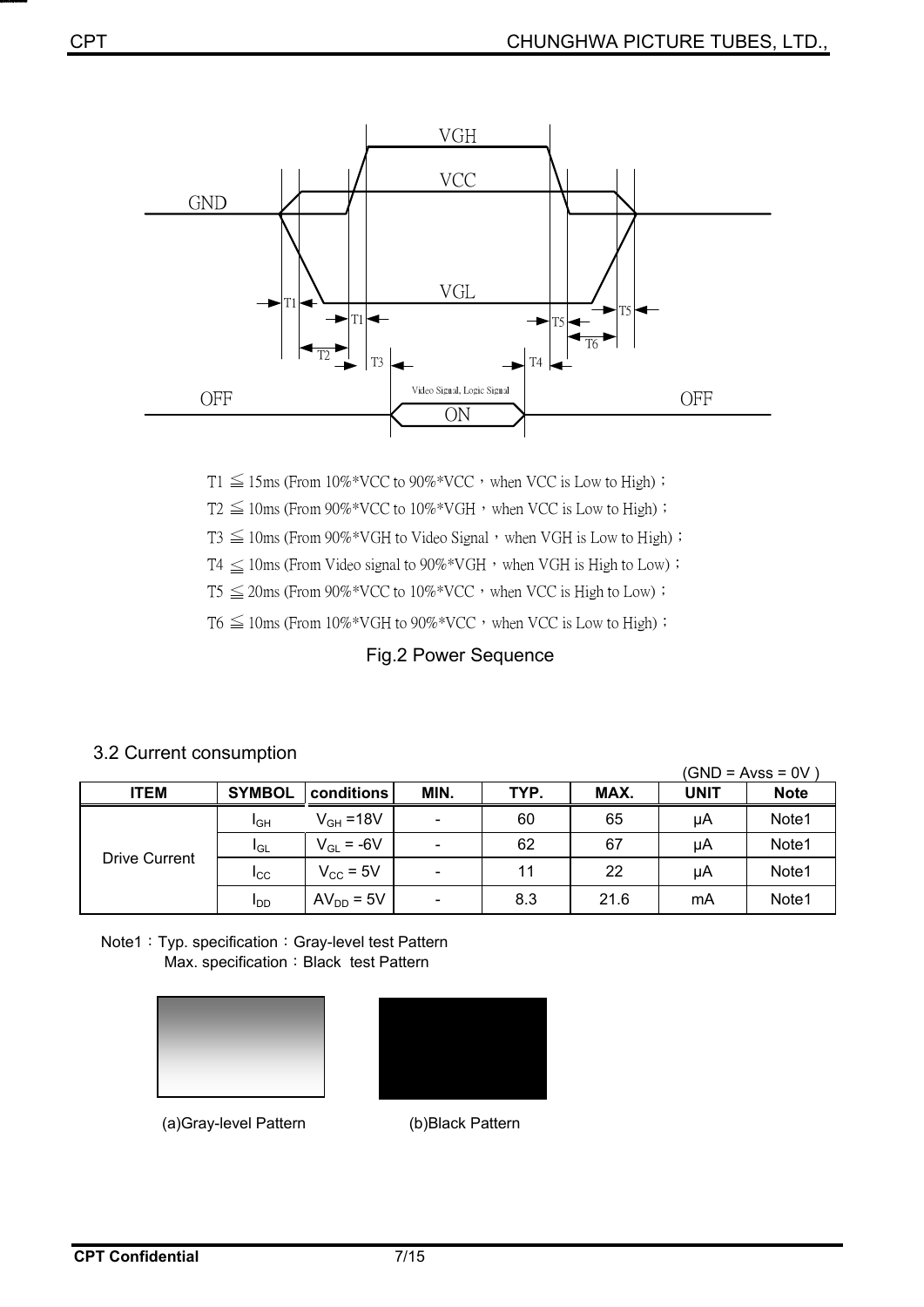#### 3.3 Backlight system

|                    |               |       |      |       |      | (Ta=25℃     |
|--------------------|---------------|-------|------|-------|------|-------------|
| <b>ITEM</b>        | <b>SYMBOL</b> | MIN.  | TYP. | MAX.  | UNIT | <b>Note</b> |
| <b>LED</b> current |               | $- -$ | 20   | $- -$ | mA   | Note 1      |
| LED voltage        | VL            | $- -$ | 12   | 12.6  |      |             |
| Power consumption  | WL            | $- -$ | 0.24 | $- -$ | W    | Note 2      |

Note1: The LED driving condition is defined for each LED module. (3 LED Serial)

Note2: LED B/L circuit (as below figure) → If1=If2=If3= If4= If5= If6= 20mA → A: Anode → K: Cathode →



#### 3.4 Timing characteristics of input signals

| characteristics                          | <b>SYMBOL</b>                                 | MIN.             | TYP.  | MAX.                         | <b>UNIT</b> | <b>Note</b>    |
|------------------------------------------|-----------------------------------------------|------------------|-------|------------------------------|-------------|----------------|
| 1 Field scanning period                  | $T_{IV}$                                      |                  | 262.5 | $\overline{\phantom{a}}$     | H           |                |
| 1 Line scanning period                   | $\mathsf{T}_{\mathsf{IH}}$                    |                  | 63.5  | $\overline{\phantom{a}}$     | μs          |                |
| Source driver operating frequency        | $F_{OP}$                                      | $\blacksquare$   | 9.6   | $\overline{\phantom{a}}$     | <b>MHz</b>  |                |
| CLK pulse width                          | $\mathsf{T}_{\mathsf{CW}}$                    | 50               | 103.8 | 2000                         | ns          |                |
| CLK pulse period duty                    | ${\sf T}_{\sf CWH}$                           | 40               |       | 60                           | $\%$        |                |
| CLK pulse delay                          | <b>TC12</b><br><b>TC23</b><br><b>TC31</b>     | 12               | 69    | $1/2$ <sup>*</sup> $T_{CW}$  | ns          | CPH1~CPH3      |
| STH start pulse width                    | ${\sf T}_{\sf STH}$                           | 32               | 114.2 | $\blacksquare$               | ns          | STHR, STHL     |
| STH start pulse setup time               | $T_{\text{SUH}}$                              | 16               | 76.8  | $\blacksquare$               | ns          | STHR, STHL     |
| STH start pulse hold time                | $\mathsf{T}_{\mathsf{H}\mathsf{D}\mathsf{H}}$ | 16               | 37.6  | $\qquad \qquad \blacksquare$ | ns          | STHR, STHL     |
| OEH output enable pulse width            | ${\mathsf T}_{\mathsf{OEH}}$                  | $1T_{\text{CW}}$ | 2.7   | $\overline{\phantom{a}}$     | <b>US</b>   | <b>OEH</b>     |
| Sample and hold disable time<br>OEH& STH | $TOEH-STH$                                    | 1                | 8.9   | $\qquad \qquad \blacksquare$ | μs          | OEH-STH        |
| CLKV pulse width                         | <b>T</b> <sub>CKVW</sub>                      | 1                | 63.5  | $\qquad \qquad \blacksquare$ | <b>US</b>   | <b>CKV</b>     |
| CLKV pulse high period                   | $T_{CKVH}$                                    | 0.5              | 2.64  | $\qquad \qquad \blacksquare$ | μs          | <b>CKV</b>     |
| CLKV pulse low period                    | $T_{CKVL}$                                    | 0.5              | 60.9  | $\overline{\phantom{a}}$     | <b>US</b>   | <b>CKV</b>     |
| STV start pulse width                    | ${\sf T}_{\sf STV}$                           | 0.5              | 63.5  | $\overline{\phantom{a}}$     | $\mu s$     | STVR, STVL     |
| STV start pulse setup time               | ${\sf T}_{\sf SUV}$                           | $=$              | 60.8  | $\overline{\phantom{0}}$     | μs          | STVR, STVL     |
| STV start pulse hold time                | THDV                                          | 0.3              | 2.72  | $\qquad \qquad \blacksquare$ | μs          | STVR, STVL     |
| OEV pulse width                          | toev                                          | 1                | 5.3   | $\qquad \qquad \blacksquare$ | μs          | <b>OEV</b>     |
| Clean enable time                        | t <sub>DIS2</sub>                             |                  | 2.54  | $\qquad \qquad \blacksquare$ | μs          | <b>OEV-CKV</b> |

Note1: 1. High level of source driver and gate driver logic signal are 70% 2. Low level of source driver and gate driver logic signal are 30%

Note2: Please refer to Fig.3 and Fig.4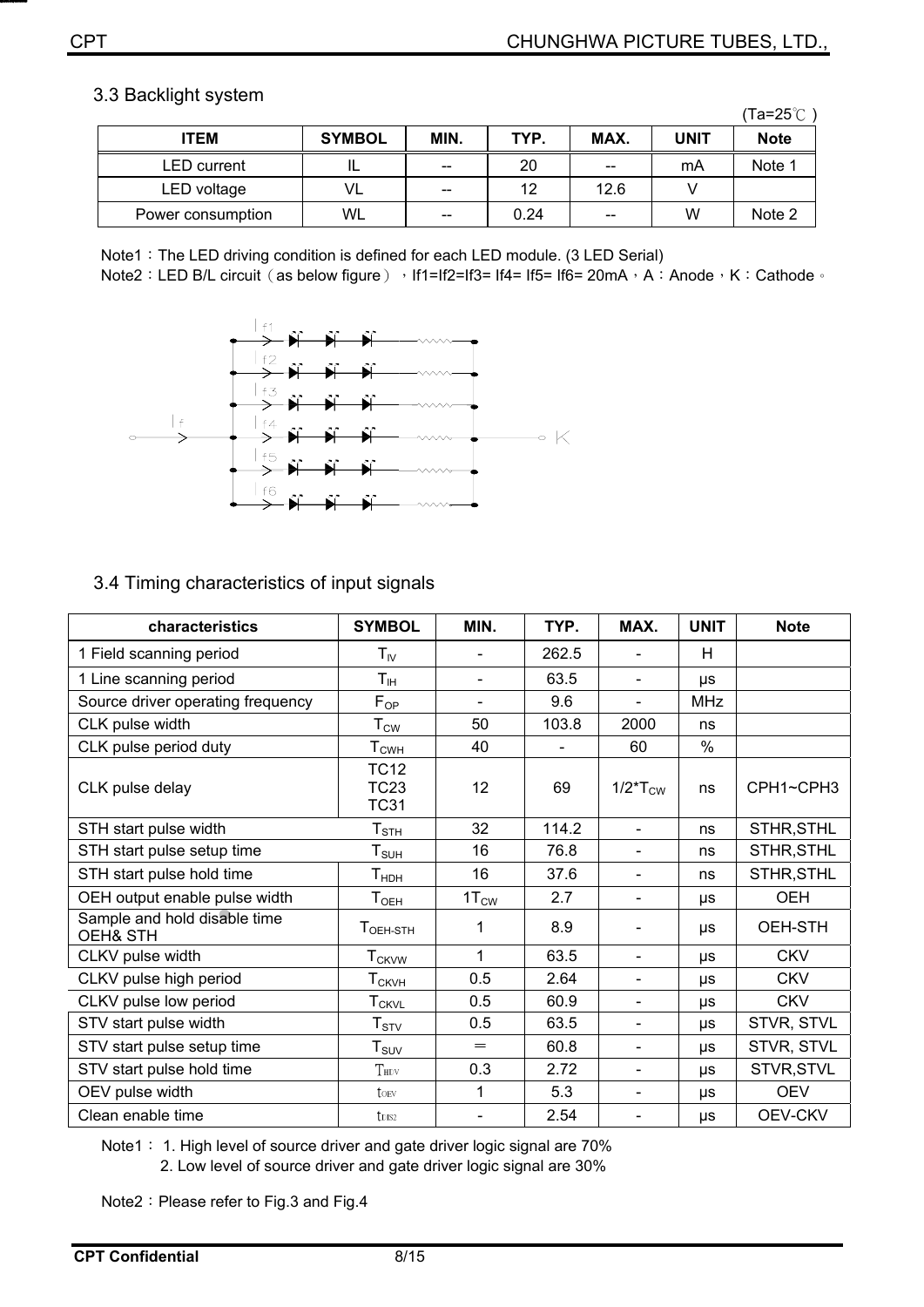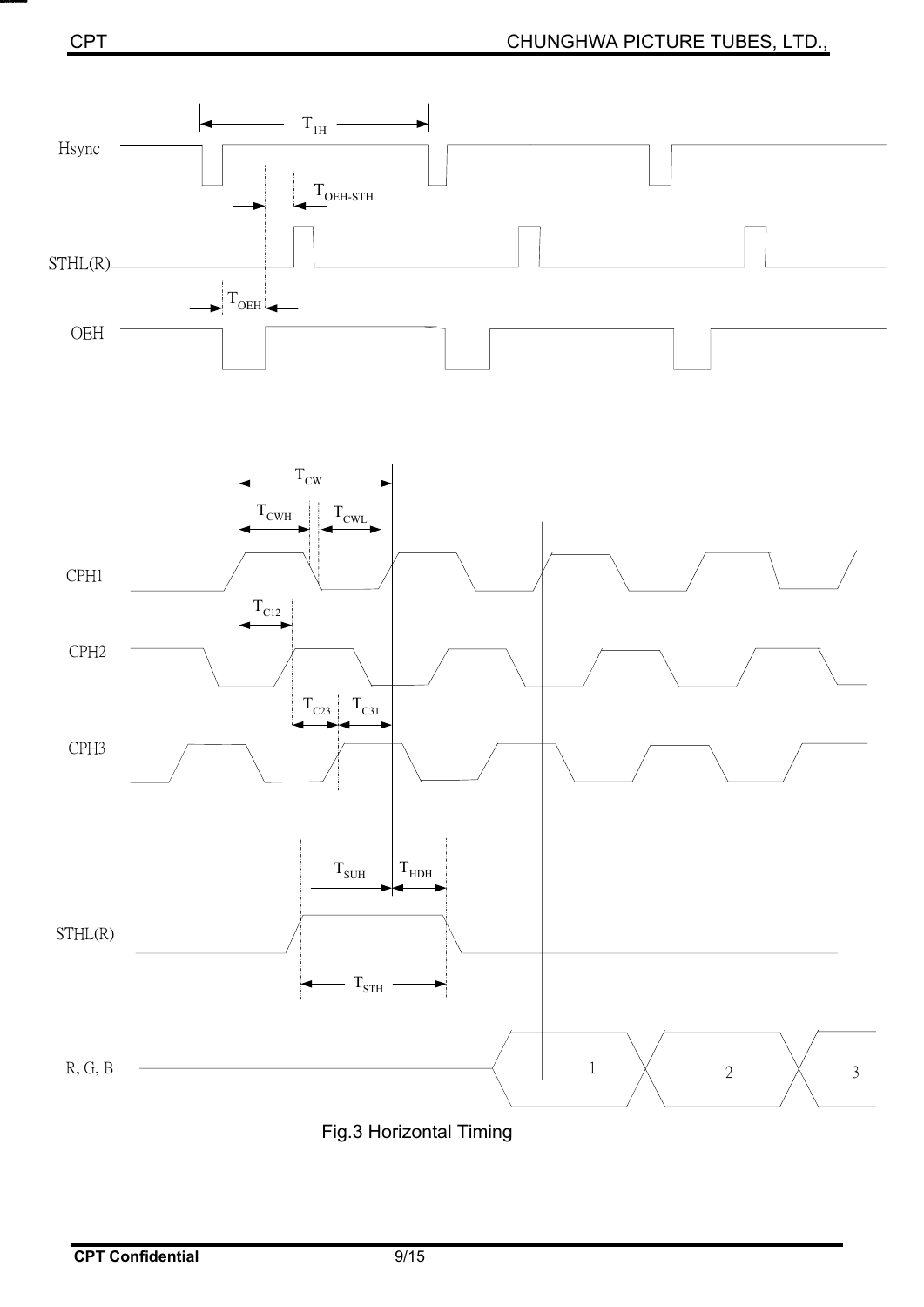

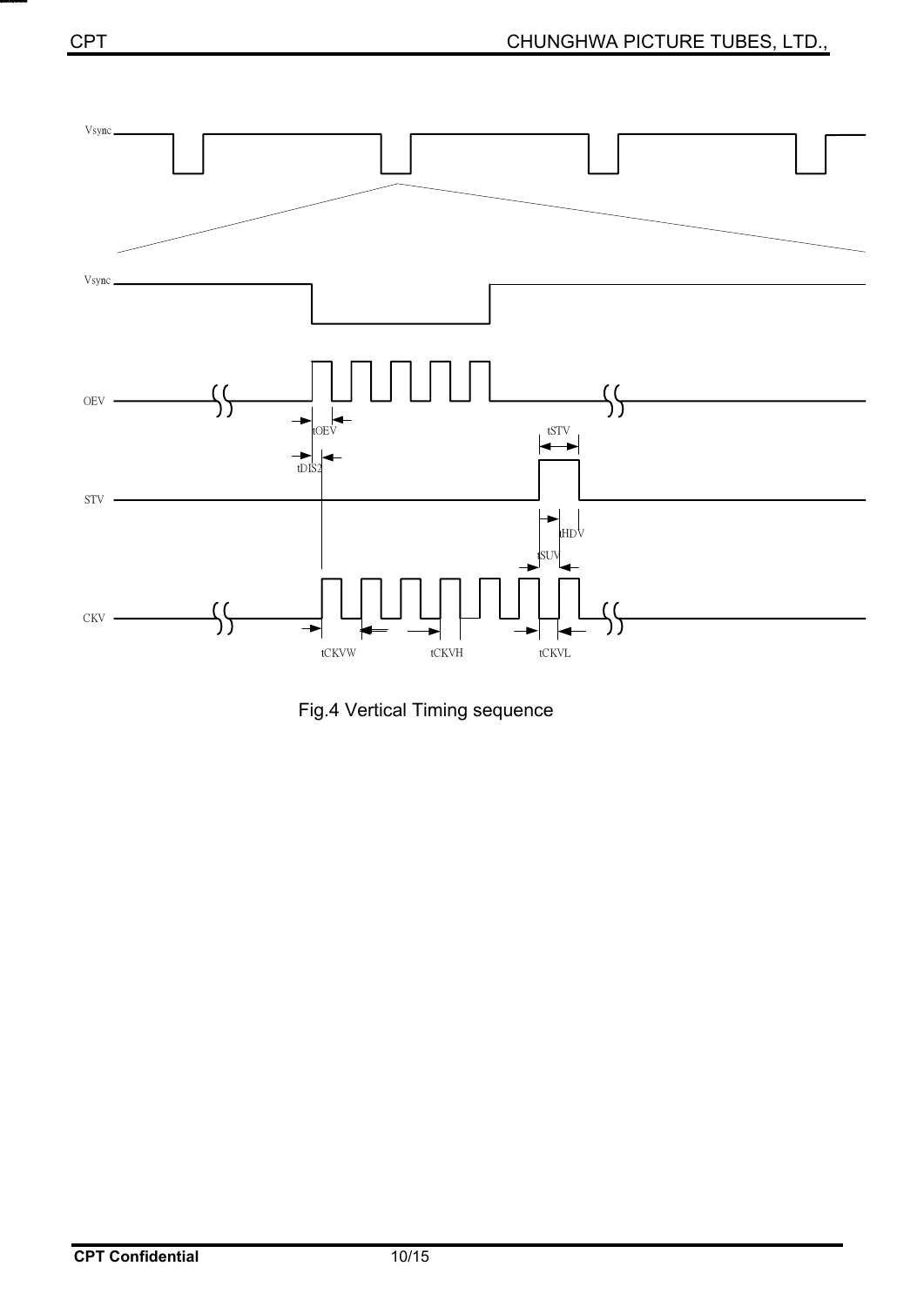|                |                        | 4. I GN I (Signal Of Interlace) |                                                         |             |  |
|----------------|------------------------|---------------------------------|---------------------------------------------------------|-------------|--|
| Pin No.        | <b>SYMBOL</b>          | I/O                             | <b>FUNCTION</b>                                         | <b>NOTE</b> |  |
| 1              | <b>GND</b>             |                                 | Ground for logic circuit                                |             |  |
| $\overline{2}$ | Vcc                    |                                 | Supply voltage of logic control circuit for scan driver |             |  |
| 3              | $V_{GL}$               |                                 | Negative power for scan driver                          |             |  |
| 4              | V <sub>GH</sub>        |                                 | Positive power for scan driver                          |             |  |
| 5              | <b>STVR</b>            | 1/O                             | Vertical start pulse                                    | Note 1      |  |
| 6              | <b>STVL</b>            | I/O                             | Vertical start pulse                                    | Note 1      |  |
| 7              | <b>CKV</b>             |                                 | Shift clock input for scan driver                       |             |  |
| 8              | U/D                    |                                 | UP/DOWN scan control input                              | Note 1      |  |
| 9              | <b>OEV</b>             |                                 | Output enable input for driver                          |             |  |
| 10             | <b>VCOM</b>            |                                 | Common electrode driving signal                         |             |  |
| 11             | <b>VCOM</b>            |                                 | Common electrode driving signal                         |             |  |
| 12             | L/R                    |                                 | LEFT/RIGHT scan control input                           | Note 1      |  |
| 13             | <b>MOD</b>             |                                 | Sequential sampling and simultaneous sampling setting   | Note 2      |  |
| 14             | <b>OEH</b>             |                                 | Output enable input for data driver                     |             |  |
| 15             | <b>STHL</b>            | I/O                             | Start pulse for horizontal scan line                    | Note 1      |  |
| 16             | <b>STHR</b>            | I/O                             | Start pulse for horizontal scan line                    | Note 1      |  |
| 17             | CPH <sub>3</sub>       |                                 | Sampling and shifting clock pulse3 for data drive       |             |  |
| 18             | CPH <sub>2</sub>       |                                 | Sampling and shifting clock pulse2for data drive        |             |  |
| 19             | CPH <sub>1</sub>       |                                 | Sampling and shifting clock pulse1 for data drive       |             |  |
| 20             | Vcc                    |                                 | Supply voltage of logic control circuit for data driver |             |  |
| 21             | <b>GND</b>             |                                 | Ground for logic circuit                                |             |  |
| 22             | <b>VR</b>              |                                 | Alternated video signal input(Red)                      |             |  |
| 23             | VG                     |                                 | Alternated video signal input(Green)                    |             |  |
| 24             | <b>VB</b>              |                                 | Alternated video signal input(Blue)                     |             |  |
| 25             | <b>AV<sub>DD</sub></b> |                                 | Supply voltage for analog circuit                       |             |  |
| 26             | <b>AVss</b>            |                                 | Ground for analog circuit                               |             |  |

#### 4.1 CN1(Signal of interface)

#### Note1:

| Setting of scan control input |      | IN/OUT state for start pulse |             |             |             | Scanning direction                      |  |
|-------------------------------|------|------------------------------|-------------|-------------|-------------|-----------------------------------------|--|
| U/D                           | L/R  | <b>STVR</b>                  | <b>STVL</b> | <b>STHR</b> | <b>STHL</b> |                                         |  |
| <b>GND</b>                    |      | OUT                          | IN          | <b>OUT</b>  | IN          | From up to down, and from left to right |  |
| Vcc                           | GND. | IN                           | OUT         | ΙN          | OUT         | From down to up, and from right to left |  |
| <b>GND</b>                    | GND. | OUT                          | IN          | IN          | <b>OUT</b>  | From up to down, and from right to left |  |
| Vcc                           | Vcc  | ΙN                           | OUT         | OUT         | IN          | From down to up, and from left to right |  |

Note2 MOD=H: Simultaneous sampling (Set CPH2 and CPH3 to LOW) MOD=L: Sequential sampling

#### 4.2 CN2 (backlight )

| Pin No. | <b>SYMBOL</b> | <b>FUNCTION</b>           | Remark       |
|---------|---------------|---------------------------|--------------|
|         |               | Power input-Side positive | <b>BLACK</b> |
|         | $\sim$        | Power input-side negative | <b>WHITE</b> |

Note-1: Backlight side connector : BHSR-02VS-1 (JST)

Note-2: Inverter side connector : SM02B-BHSS-1 (JST)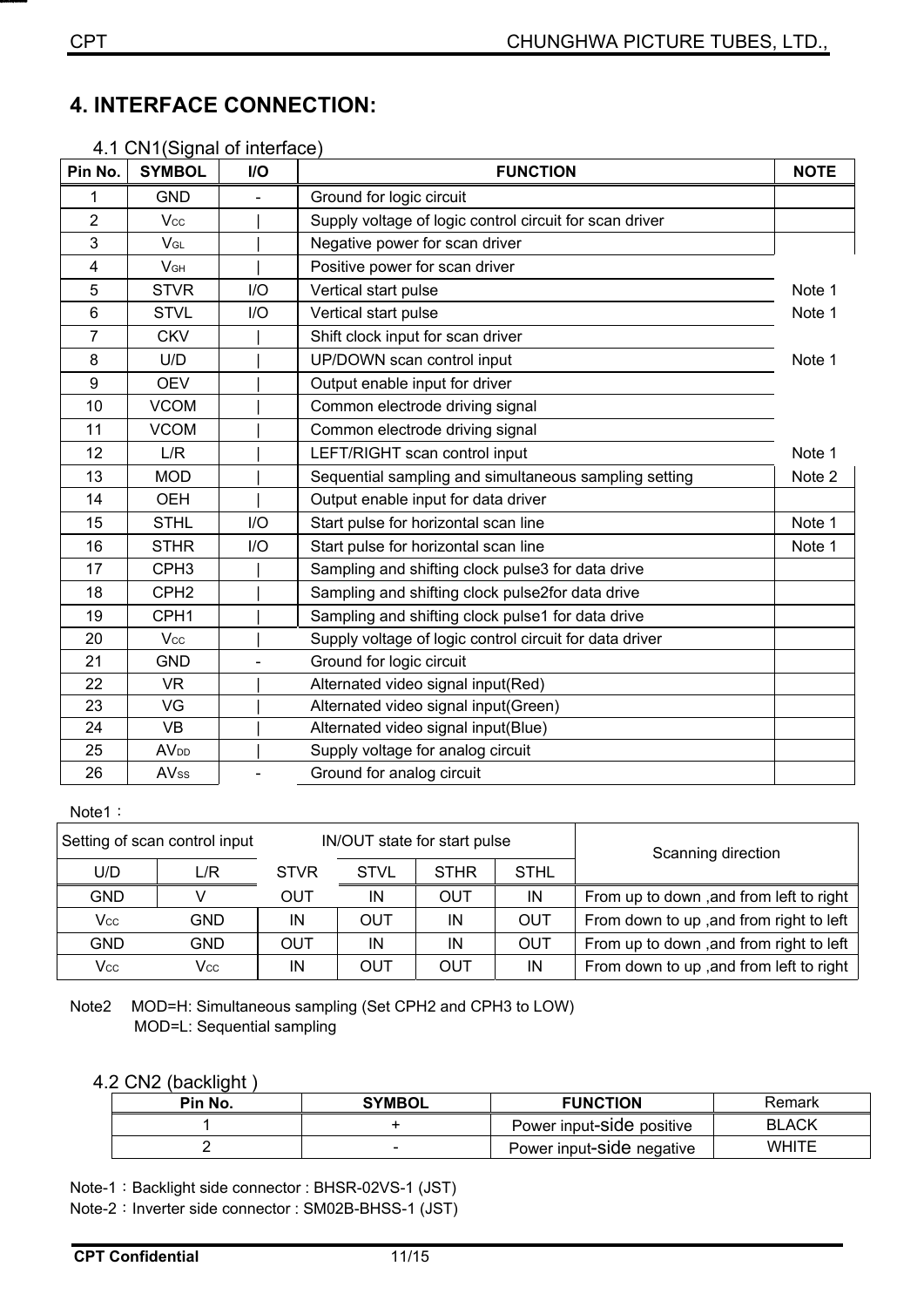# **5.MECHANICAL DIMENSION**

(1) Front Side



(2) Rear Side

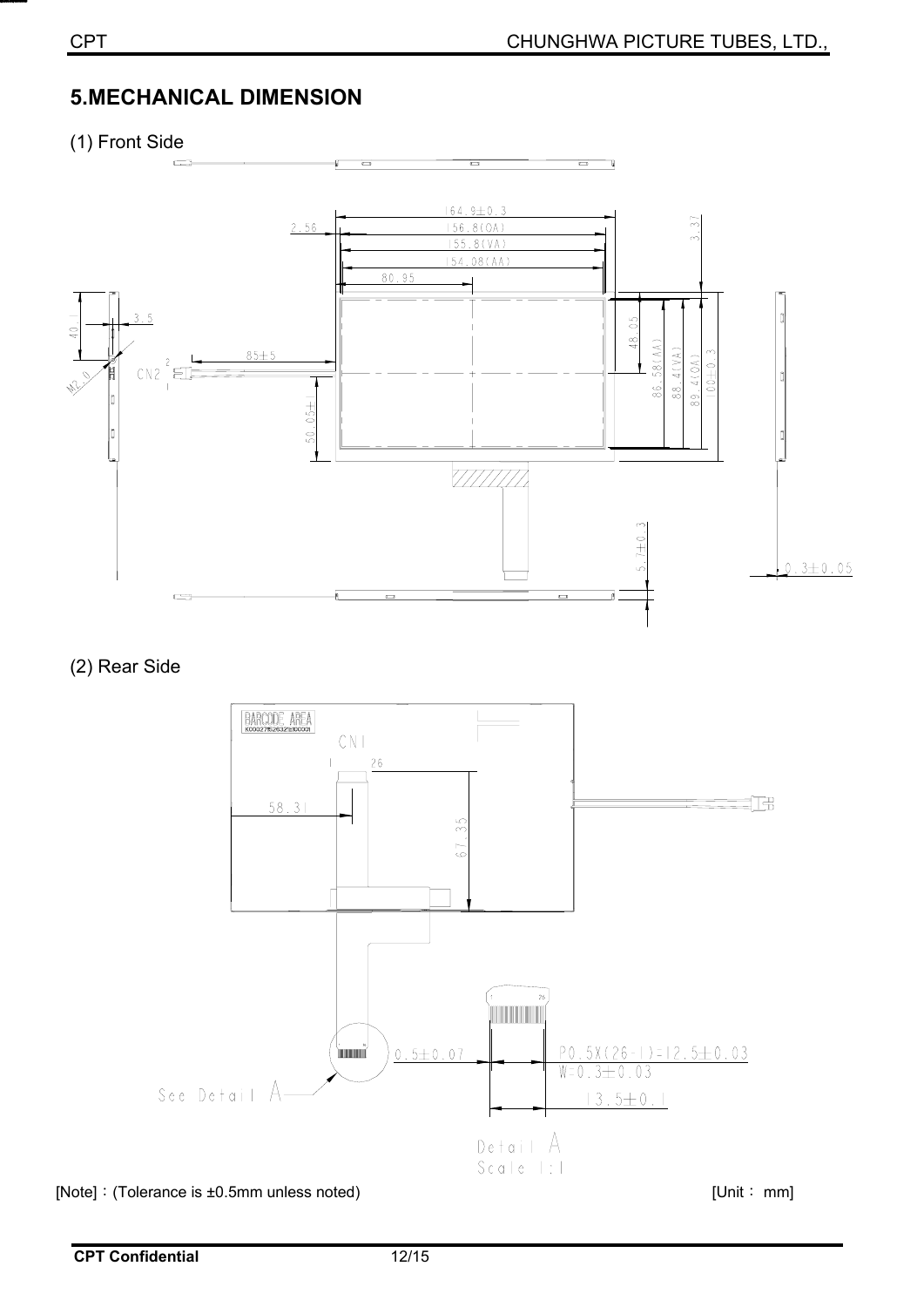|                     |                       |                     |                             |                    |                    | Ta=25℃, VCC=3.3V   |                 |
|---------------------|-----------------------|---------------------|-----------------------------|--------------------|--------------------|--------------------|-----------------|
|                     | <b>ITEM</b>           | <b>SYMBOL</b>       | <b>CONDITION</b>            | MIN.               | TYP.               | MAX.               | <b>UNIT</b>     |
|                     | <b>Contrast Ratio</b> | <b>CR</b>           | Point-5                     | 350                | 400                |                    |                 |
|                     | Luminance             | L                   | Point-5                     | 320                | 400                | --                 | $\text{cd/m}^2$ |
|                     | Luminance departure   | $\Delta \mathsf{L}$ | $*3)$                       | 80                 | --                 | --                 | $\frac{0}{0}$   |
|                     | Response Time         | Tr<br><b>Tf</b>     | $*_{4}$                     | --                 | 25                 | 40                 | ms              |
| Viewing<br>Angle    | Horizontal            | $\phi^{*5}$         | $CR \ge 10$                 | 110                | 120                | --                 |                 |
|                     | Vertical              | $\theta^{*5}$       |                             | 90                 | 100                | --                 |                 |
| Color<br>Coordinate | Red                   | X<br>у              | $\theta = \phi = 0^{\circ}$ |                    | <b>TBD</b>         | --                 |                 |
|                     | Green                 | X<br>у              |                             |                    | <b>TBD</b>         | --                 |                 |
|                     | <b>Blue</b>           | X<br>у              |                             |                    | <b>TBD</b>         | --                 |                 |
|                     | White                 | X<br>у              |                             | (0.260)<br>(0.270) | (0.300)<br>(0.310) | (0.340)<br>(0.350) |                 |

## **6. OPTICAL CHARACTERISTICS**

[Note]: These items are measured by BM-5A (TOPCON) or CA-1000(MINOLTA) in the dark room. (no ambient light) : Ta=25±2  $\degree$ C  $\degree$  60±10%RH.

Measuring point: Fig.5 Measuring point : 1~9 points Measuring Viewing Angle: Fig.7: θ=ψ=0°



Fig.5 Measuring point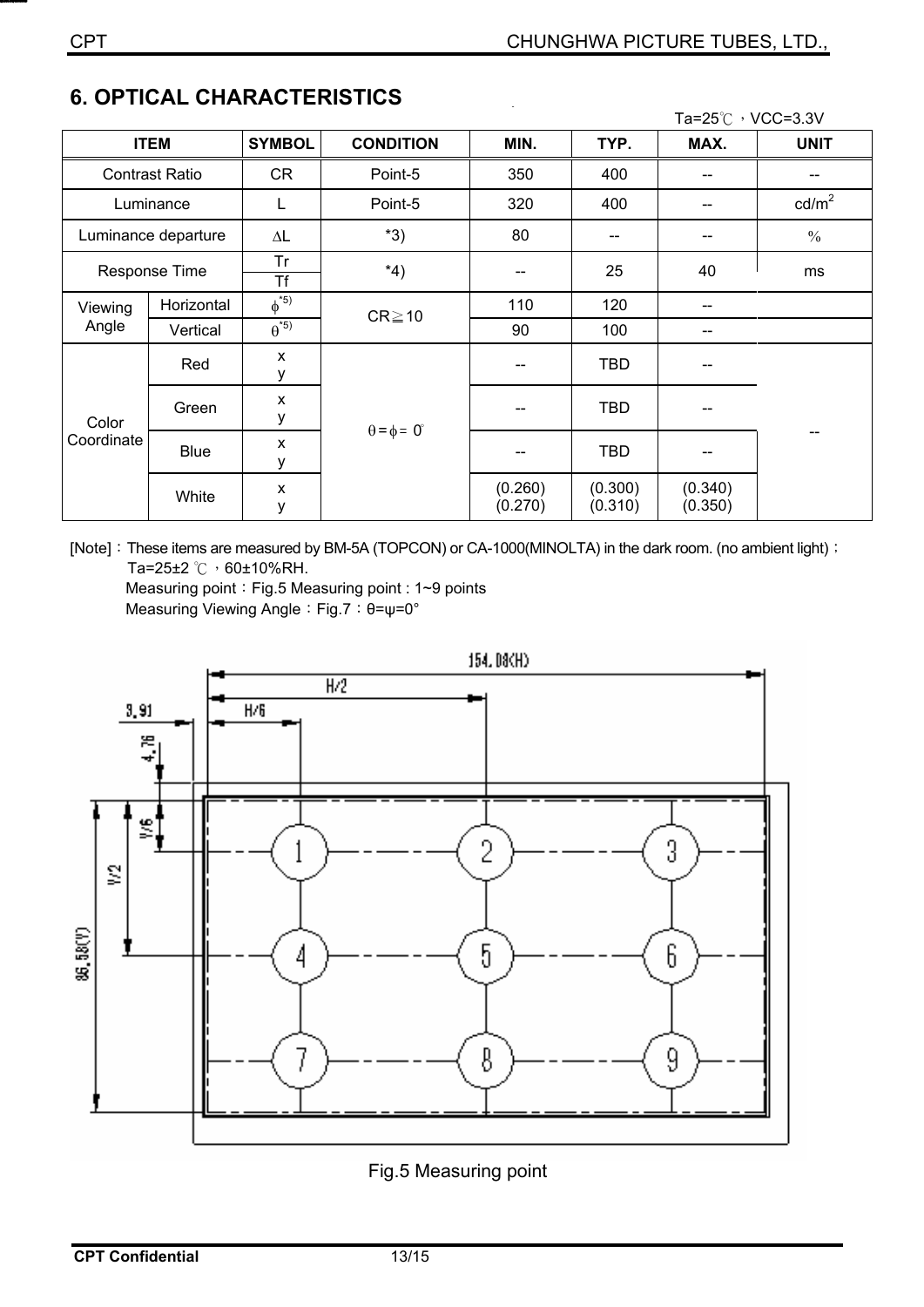\*1) Definition of contrast ratio:

Contrast Ratio (CR) = (White) Luminance of  $ON \div$  (Black) Luminance of OFF

\*2) Definition of Center luminance: Measure white luminance on the # 5 point as figure 5 .

\*3) Definition of Luminance Uniformity:

Measure maximum luminance L(MAX) and minimum luminance L(MIN) on the 9 points as figure 5.  $\triangle L = L(MIN) / L(MAX) \times 100\%$ 

\*4) Definition of Response Time: as figure 6



Fig.6 Definition of Response Time

\*5) Definition of Viewing Angle( $\theta, \psi$ ): as figure 7